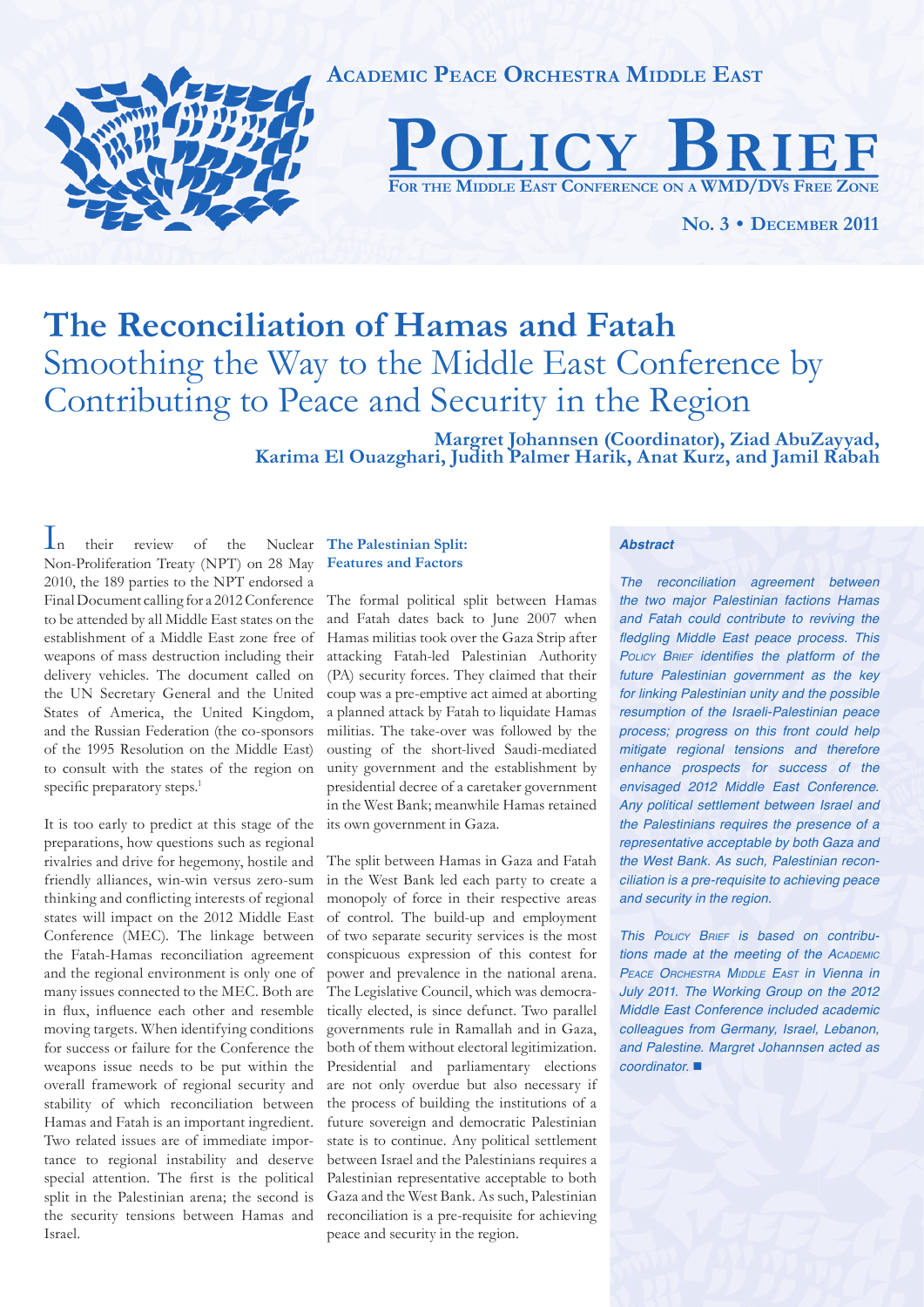

*Margret Johannsen* is Senior Research Fellow at the Institute for Peace Research and Security Policy at the University of Hamburg (IFSH). She obtained her doctorate with a thesis on "American nuclear weapons in Europe". Since 2009 she has co-edited the annual German Peace Report. Her research interests include conflict transformation and arms control in the Middle East. She is lecturer in the program Master of Peace and Security Studies at the University of Hamburg.



*Ziad AbuZayyad* is an attorney-at-law and a weekly columnist of Al-Quds Arabic daily newspaper. He is a former Palestinian Authority Minister and a former member of the Palestinian Legislative Council. From 1994-1996 he was head of the Palestinian delegation to the Arms Control and Regional Security Working Group of the Middle East multilateral peace talks. In 1994 he helped to establish the Palestine-Israel Journal of Politics, Economics and Culture and has since acted as co-editor and publisher.



*Karima El Ouazghari* is Research Associate at the Peace Research Institute (PRIF) and PhD Student at Goethe University, Frankfurt. She holds a degree in Political Science and German language and literature. Her current research project is entitled: "Islamic opposition movements and the state: The case of Jordan and Tunisia". Her expertise includes the African Union, Islamic opposition movements in Arab countries and Political Islam.



*Judith Palmer Harik* is a political analyst and President of Matn University, Beirut. She holds an MA and a PhD from the University of Iowa and was professor of comparative politics at the American University of Beirut from 1981 until 2003. She has studied Lebanon's Hezbollah movement since its emergence in the early 1980s and is the author of "Hezbollah – the Changing Face of Terrorism".



*Anat Kurz* is Director of Research and Senior Research Associate at the Institute for National Security Studies (INSS), Tel Aviv. She holds a PhD in political science. She has published and lectured extensively on the Palestinian national movement, Israeli-Palestinian relations, and policy dilemmas of dealing with sub-state conflicts. Dr. Kurz is a regular participant in ongoing Track II dialogues on Israeli-Palestinian conflict resolution and Middle Eastern regional security.



**Jamil Rabah** is a pollster and political analyst. He was the first to start scientific public opinion surveys in Palestine with the Jerusalem Media and Communications Center. Since 2000, he has been working as a full-time researcher at the Institute of Development Studies, University of Geneva on a project to monitor Palestinian public perceptions of their living conditions. His publications include "Palestine and the Nuclear Non-Proliferation Treaty".

## **The security tensions between Hamas and Israel**

One of the major problems overshadowing the envisaged Middle East Conference is the element of hostility in the Palestinian-Israeli arena. As the sporadic violent confrontations in the Gaza sphere and their media echo in the region demonstrate, this is still a significant feature of Middle Eastern relations. The Gaza War of 2008/09 between Israel and Hamas not only brought death and destruction to the Gaza Strip and demonstrated the vulnerability of southern Israeli towns to Palestinian rocket fire. It was also testimony to the crucial threat posed by the tit-for-tat strategies in the Gaza sphere to efforts to rehabilitate Israeli-Palestinian mutual trust and to revive the dialogue towards a resolution of the conflict.

At the same time, the weapons fired at Israeli territory are also an expression of the power struggles within the intra-Palestinian sphere. The breakdown of the six-month truce which preceded the Gaza War of 2008/09 is evidence that, in a political sense, the rockets and grenades were also directed against the Palestinian Authority. They were meant to prove its incapacity to deliver the commodity Israel was most seeking, namely security, so that the PA was unable to make any progress in the negotiations with Israel on final status issues. Escalation between Israel and Hamas became part of the internal competition between different factions targeted by Israel besides the rivals Hamas and Fatah.

With tensions upheld by tit-for-tat military operations in the Gaza sphere, the political climate in the region might well deteriorate so that it adversely affects the preparations of the MEC. An eventual reconciliation of Hamas and Fatah would therefore remove one of the obstacles that has obstructed negotiations on a bilateral, jointly-agreed ceasefire between Hamas and Israel and which under the new conditions could be expected to be more sustainable than the truce declared by both parties in June 2008. Alleviating the rocket threat and allowing the Gaza area to recover both psychologically and materially would undoubtedly enhance the prospects for the envisaged Conference even if the rocket issue itself is not to be part of the agenda.

## **The Unity Agreement**

After long-lasting confrontation and countless mediation efforts, Fatah and Hamas managed under Egyptian auspices to reach consensus on a number of measures which the signatories present as conducive to achieving Palestinian national unity. The agreed document entitled "Palestinian National Reconciliation Agreement" was signed in Cairo on May 4, 2011 by the two major Palestinian factions as well as by each of the relevant minor groups.<sup>2</sup>

The agreement provides for a shared provisional government of independents whose major tasks will be the preparation of elections, making efforts to end the blockade of the Gaza Strip and working on its reconstruction, as well as overcoming the Palestinian split. It was agreed that the members of the designated national unity-government should be neither from Hamas nor Fatah but 'technocrats' accepted by both sides, thereby emphasizing its non-political character. Presidential and Legislative Council as well as Palestinian National Council elections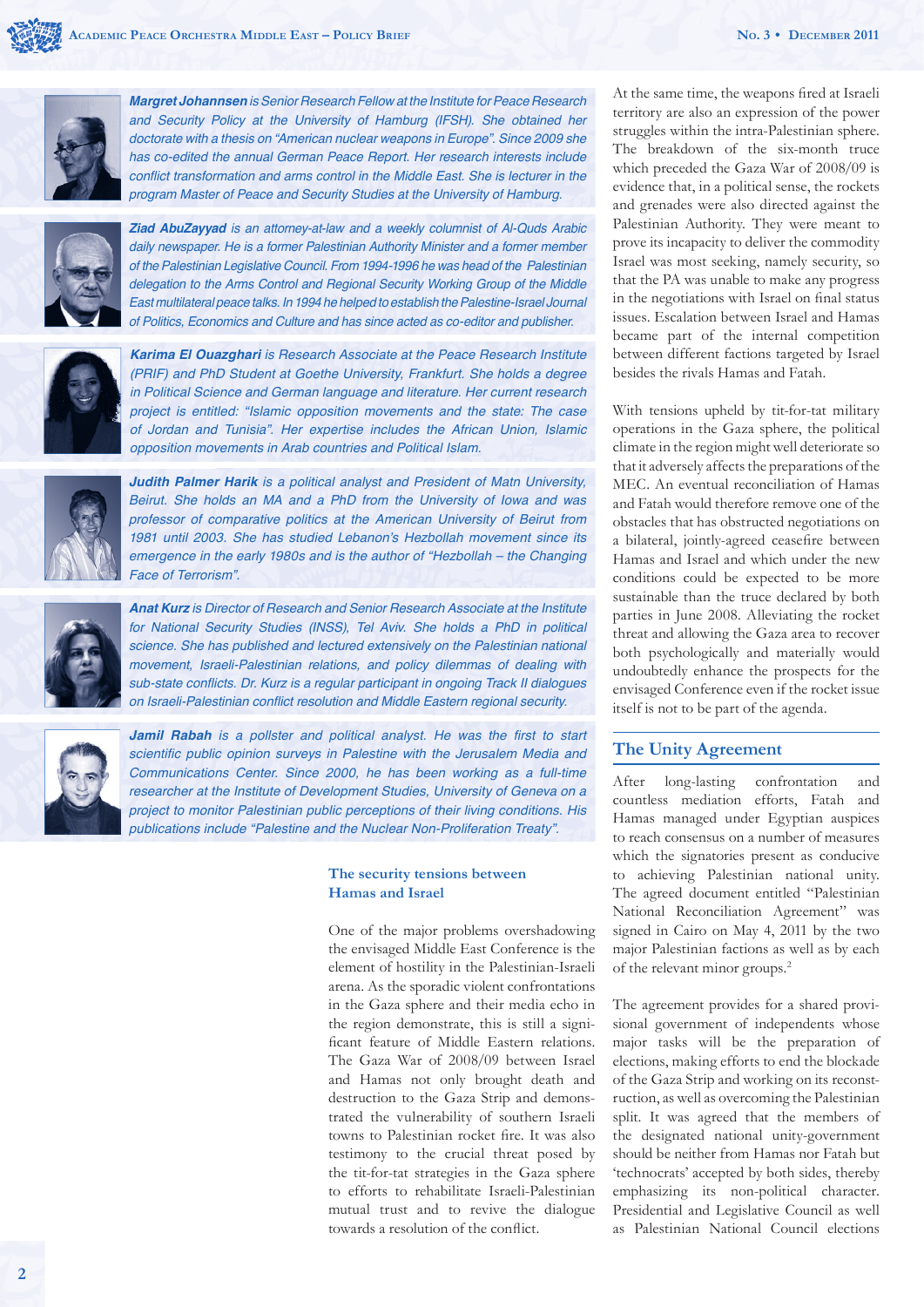are to be held one year after the signing of the agreement. Furthermore, Hamas and Fatah are to agree upon a Central Election Committee which will be responsible for the ballots. The security forces are to be put under one umbrella.

In order to assess the prospects of the agreement to overcome the intra-Palestinian division it will be helpful to look at the motivating factors as well as circumstances that facilitated the conclusion of the agreement.

## **Political Deadlock**

The deadlock in the intra-Palestinian struggle for power is intricately linked to the political impasse in the Israeli-Palestinian relations. Hamas opted for armed resistance, but Israel's military responses to the continuation of the struggle have limited the scope and number of its operative options. At the same time, Hamas has focused on establishing its control over the Strip, forcing the de facto ceasefire on rival factions and garnering popular approval there.

Fatah, for its part, opted for negotiations, but made them contingent upon a freeze in Israeli settlement expansion only to see an upsurge in those activities. In addition, the failure of the recent attempts to revive the peace process has dashed Fatah's hopes of reducing the influence of Hamas through a political breakthrough towards a settlement.

Thus, both movements understood that their options had failed and that the continued division enabled Israel to shy away from resuming the peace talks, while at the same time carrying on its settlement policy. Against this backdrop, Palestinian public opinion came to view the division as severely damaging to the Palestinians' national interest and demanded that both parties put an end to it.

## **The Arab Awakening: Inspiration and Political Calculations**

The unity agreement can also be interpreted within the context of the so-called Arab Spring of 2010-2011. The enthusiasm and persistence of the Arab youth in the revolting countries apparently inspired thousands of Palestinian youth to publicly voice their frustration with the situation in the Palestinian territories. Rallies were held under the banner of ending inter-party division. This demand was presented both as a national goal for its own sake and as a means for ending the occupation. The leaders in Ramallah and Gaza City took account of the widespread dissatisfaction with the internal split. Both movements claimed that they signed the reconciliation agreement as a response to the publicly voiced demands for overcoming the split.

The upheavals also affected the mid-term calculations of the Palestinian power elites and their respective allies. With the displacement of the Mubarak regime in Egypt, Fatah initially appeared to have lost an important regional ally in its power struggle with Hamas. Fatah is, however, benefitting from the developments in Syria, where the regime is going through a deep crisis and is busy with its own internal problems so that Hamas faces the loss of its steadfast ally against Fatah. Without the solid backing provided by Syria, neither Fatah nor Hamas could be confident that the continued division would benefit them in their respective sphere of control.

For its part, the High Military Council, which replaced Mubarak's regime, has sought to limit the potential for a flare-up in the Strip by reconstructing civilian infrastructures and integrating Hamas in the PA. In doing so, the new Egyptian regime has hoped to restrain Hamas as well as to contain the Egyptian Muslim Brotherhood. It conveyed clearly to Hamas that in order to benefit from the overthrow of Mubarak's regime they would have to end the Palestinian division in their own backyard as soon as possible. Showing greater openness towards Hamas than the ousted regime had, Egypt promised increased economic aid (extended by Qatar) and defense in the event of Israeli military operations in the Gaza Strip. A promise to remove the ban on the movement of people on the Egyptian border with the Strip was yet another incentive that spurred Hamas into signing the agreement with Fatah.

#### **The Palestinian Quest for International Recognition**

As part of the plan of the Palestine Liberation Organization (PLO) to seek recognition of Palestinian independence in the United Nations, its leadership has sought to reinforce its international image by consolidating its democratic features. For this purpose, the plan to hold general elections has been revived. However, doing so without Hamas' inclusion threatens to deny any legitimacy to the results; moreover, going to the polls requires public order which Hamas could easily disturb if they were held without its approval. For its part, Hamas has made its participation in the elections conditional

## *Box No. 1: Speeches at the Declaration Ceremony in Cairo on 4 May 2011*

*»*Our people have always rejected this rift. All factions will now have to *show that they have learned from*  this difficult experience, and that they will accept a democratic government through the coming elections.*«*  (Mahmoud Abbas, President, Palestinian National Authority)

**>>** [Ourl only fight is with Israel...our aim is to establish a free and completely sovereign Palestinian state on the West Bank and Gaza Strip, whose capital is Jerusalem, without any settlers and without giving up a single inch of land and without giving up on the right of return [of Palestinian refugees].*«*  (Khaled Meshaal, Chairman, Hamas Political Bureau)

Source: Julia Pettengill and Houriya Ahmed (2011) 'Regional Actors and the Fatah-Hamas Unity Deal. Shifting Dynamics in the Middle East?'. Online, available at http:// www.henryjacksonsociety.org/cms/harriercollectionitems/Fatah+Hamas+Document. pdf (November 18, 2011).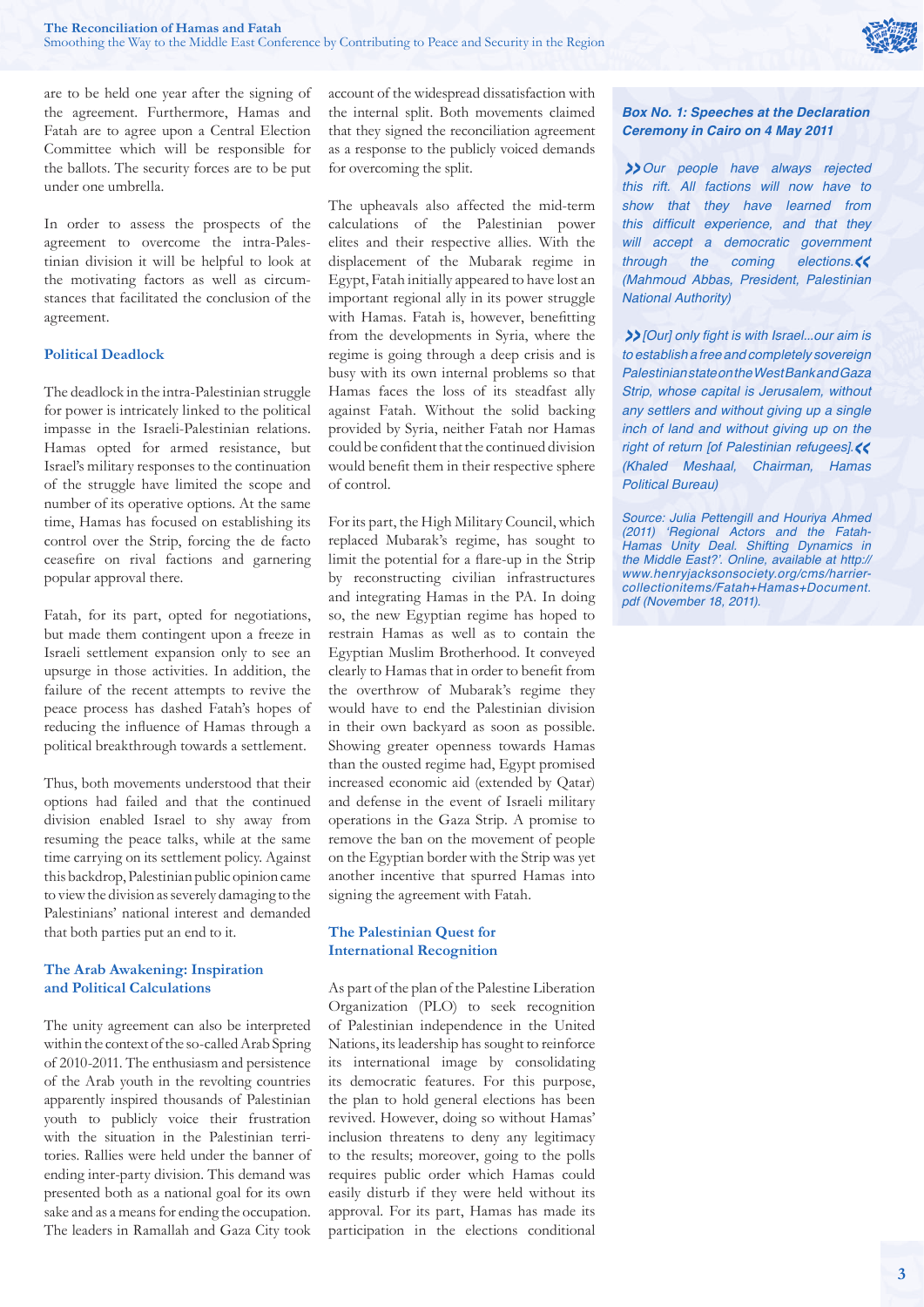#### *Box No. 2: Palestinian Public Opinion on the Reconciliation Agreement*

- 57.2% of the West Bank respondents and 61.2% of the Gaza Strip respondents are optimistic about the chances *that the reconciliation agreement will be*  implemented. At the same time, 54.9% expect the return of international financial *sanctions after the establishment of a*  reconciliation government.
- 45% of the respondents prefer Fatah's *candidate Salam Fayyad as Prime*  Minister, while only 22.3% (19.0% in the West Bank and 28.7% in the Gaza Strip) prefer Hamas' candidate Jamal Al Khodari.
- 62.0% of the West Bank respondents and 58.8% of the Gaza Strip respondents want the new government to follow the policies of the PA president and the PLO rather than the policy of Hamas, whereas only 14.7% in the West Bank and 24.3% in the Gaza Strip prefer the policies of Hamas to those of Abbas and the PLO.

[N=1,200 adults interviewed face to face in 120 randomly selected locations. Margin of error 3%.]

Source: Palestinian Center for Policy and Survey Research (2011) 'Poll No. 40, 16-18 June'. Online, available at http://www.pcpsr.org/survey/ polls/2011/p40e.pdf (November 15, 2011).

According to another poll in the West Bank and the Gaza Strip,

- 53% of the respondents agree that Hamas should play a central role in the government versus 32% who think that Hamas' involvement will threaten the relations with foreign countries, and 15% who say that Hamas' participation will not change anything.
- In addition, only 32% of Palestinians *surveyed favored the establishment of a*  two-government system, one in the West Bank and one in the Gaza Strip, while 77% oppose the idea, as it will harm Palestinian internal unity.
- Moreover, the government favored by 67% of those surveyed is one in which *all factions would be included rather than*  one that would comprise only members of the winning party (33% of respondents).

[N=838 individuals randomly chosen and over 18 years of age. Margin of error: 3.4%]

Source: Near East Consulting (2011) 'Survey 4-6 July'. Online, available at http://www.neareastconsulting.com/press/2011/NEC-PressRelease-July2011-EN.pdf (November 26, 2011).

on institutional coordination with the PA. Hamas' inclusion in the Palestinian Authority would provide the movement with the opportunity to obtain international legitimacy rather than being marginalized and branded as a terrorist organization. This opportunity could not be achieved without reconciliation with Fatah, while Fatah for its part needs to include Hamas in the Palestinian Authority and so challenge the Israeli argument that Abbas does not represent all the Palestinian people and that any deal with him will not survive because Hamas will undermine it.

As a result of presidential and legislative elections in the Palestinian territories as well as elections to the Palestinian National Council – the Parliament of the PLO, which represents the Palestinian people worldwide – the Palestinian political institutions can renew their democratic legitimization. Reinvigorating the Palestinian leadership, however, has to reckon with existing structures such as the PLO's Executive Committee. The agreement stipulates that the Executive Committee's authority, which includes foreign policy, shall not be affected by the tasks and decisions of the provisional government. As a result, the Palestinians are represented by the present Head of the PA, President Abbas, who in his capacity as the Chairman of the PLO will remain in charge of negotiating with Israel. This division of labor could ease the work of the provisional government and also facilitate the resumption of negotiations with Israel.

Indeed, the attempt to reconcile the differences between the two leading parties in the Palestinian arena could advance Palestinian institutional and political unity. However, many questions remain regarding the implementation of the agreement's principles that involve difficult and potentially divisive decisions. They pertain to the formation of the interim government including its tasks and authorities, the pending elections including the election system, the merger of the separate institutions in the West Bank and the Gaza Strip including above all the security services, and the integration of Hamas into the PLO.

If these challenges are not met, the Cairo agreement will turn out to be just a fleeting episode in the ongoing inter-organizational rivalry within the Palestinian camp and will fail to contribute positively to developments in the region that could enhance the positive potential of the MEC. Moreover, even if the two parties manage to reconcile their differences, especially those relating to

their respective, separate military and police apparatuses, this will not necessarily lead to an immediate relaxation of the Israeli-Palestinian security tensions but it will help to resume the political process. Relaxation of security tensions will occur only if Hamas endorses the approach towards Israel and the desired solution to the conflict through the two-state formula as advocated by the mainstream body of Palestinian politics and, according to recent polls, what seems to be the majority of the Palestinian population.<sup>3</sup>

## **Challenges and Prospects – What Lies ahead**

#### **Palestinian Considerations**

The Cairo Reconciliation Agreement is facing the same challenges as earlier agreements such as the Mecca Agreement<sup>4</sup> of February 8, 2007 which provided for a unity government but eventually did not prevent the division between Gaza and the West Bank. Though cautious optimism prevails this time because of the inter-Palestinian and regional changes mentioned above, there is an obvious anxiety among Palestinians that this agreement may fall apart at any moment. This anxiety is becoming a means of pressure on the leadership of both movements to hold to the agreement and prevent its collapse. Six months after the national unity ceremony in Cairo, Hamas and Fatah agreed on holding parliamentary and presidential elections in May 2012.

However, the two factions continued to function separately in the areas under their respective control after having failed to agree on the name or the identity of the prime minister of the future provisional government of independents. Fatah's decision to nominate Salam Fayyad as a candidate to this position aimed to give assurances that the new government would provide continuity to the former one, thus to facilitate the acceptance of the new government by the U.S. and Europe. In particular, Abbas favored to retain Fayyad as prime minister of the PA on account of his international credibility and the strategy of establishing a de facto Palestinian state by building institutions that promote security, good governance and a free-market economy that won the approval of the International Monetary Fund and the World Bank.

Hamas, on the other hand, refused to accept Salam Fayyad's nomination, arguing that the candidate ought to come from Gaza given the fact that the power base of the PA President and the PLC's speaker is in the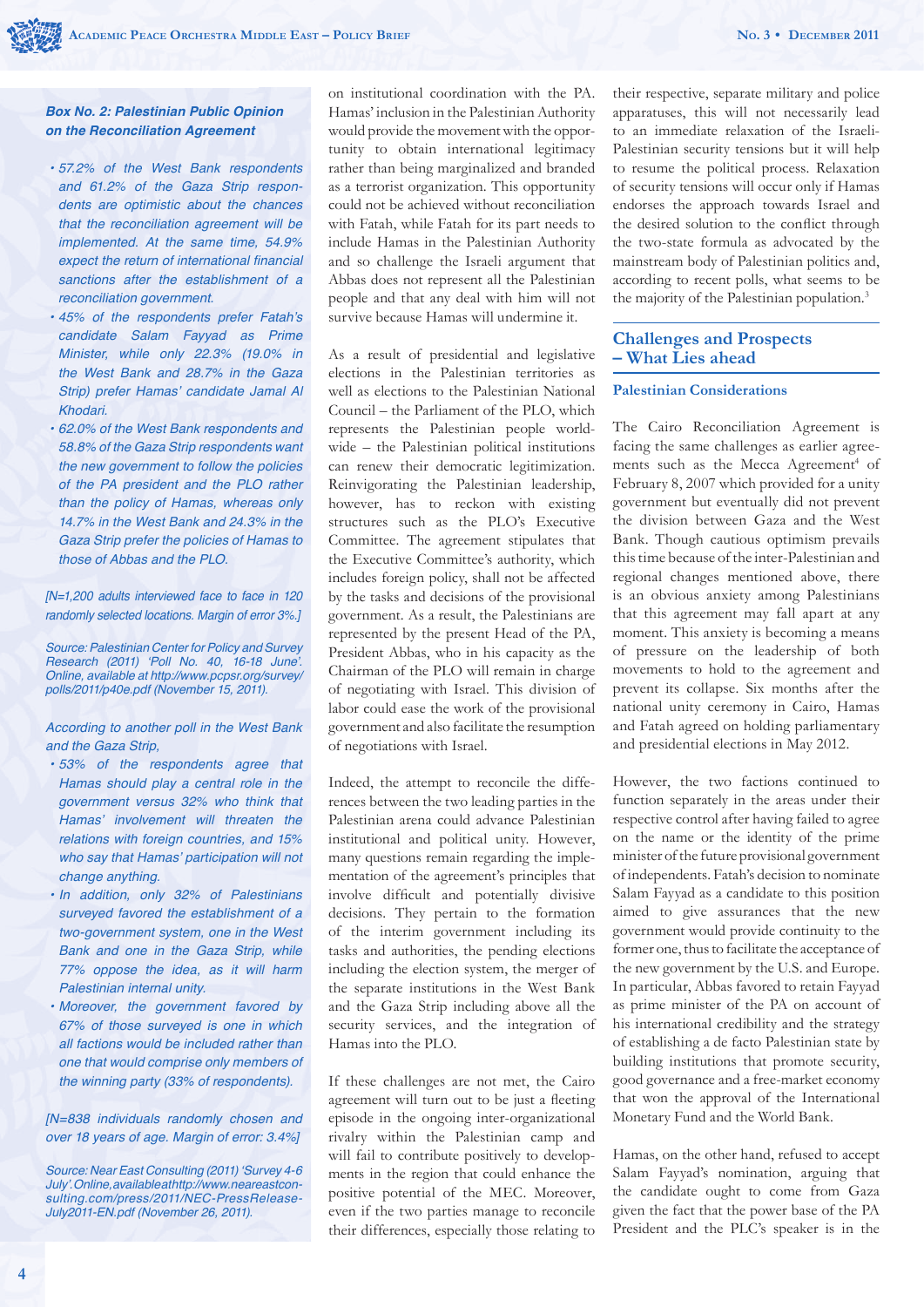

West Bank. Hamas resented Fayyad's cooperation with the United States in creating the new National Security Forces, which have been employed by the Fatah-led PA to secure its rule in the West Bank and target political opponents – primarily affiliated with Hamas, leading it to accuse Fayyad of serving Israeli security interests.

Not even a confidence-building measure, like the reciprocal release of prisoners between Hamas and Fatah has taken place. Obviously, four years after the setting up of two distinctive Palestinian polities the stakes for both parties are even higher than in 2007.

- The merger of the security organizations can be expected to be the most complicated and challenging goal to meet. Hamas has full control of these organizations in Gaza and is unlikely to allow Fatah to regain control over them. The new security branches in the West Bank, which were rebuilt under the guidance of U.S. and European experts (named by Fatah's opponents as Dayton forces) are becoming more professional. These forces are unaccepted by Hamas, and Fatah will not give in to Hamas' demand to disband or reconstruct these forces to include Hamas members.
- There is no solution either for the fate of tens of thousands of security and civil servants appointed by Hamas in Gaza after the split in 2007 from among its own followers after dismissing all those suspected of loyalty to Fatah, nor for those who were dismissed. The four year-long division created a new class which benefits from the split, such as those involved in the business conducted through the extensive network of tunnels that were built underground, across the Strip's border with Sinai. They will definitely not benefit from the agreement's success.
- There was no unified national plan on how to move towards future diplomatic options – the UN vote on Palestinian independence or resuming negotiations with Israel if it decides to freeze settlement activities and to accept the 1967 lines with minor land swaps as a basis for negotiations. It is not at all clear what the national strategy would be if the plan of getting UN confirmation of Palestinian independence fails and nothing new justifying the resumption of the negotiations takes place.
- The PA will have to take care lest its declared commitment to the political process undercuts the effort to regulate its inter-organizational relations. Alternately, the PA will have to work hard to prevent

Hamas from dictating the political agenda or from escalating the conflict with Israel which would force it to choose between either standing shoulder to shoulder with Hamas or being committed to the political path. Together with Hamas, it also faces the challenge of preventing extremist militant factions from provoking yet another Israeli-Palestinian cycle of violence. An extensive military operation mounted by Israel to stop rocket and mortar fire from the Strip and to weaken Hamas' military infrastructure would likely halt any progress towards holding elections and unifying the Palestinian political ranks.

#### **The Need for Negotiations**

As far as Israel is concerned, the Fatah– Hamas rapprochement is widely perceived by the Israeli right wing government as a sign of radicalization on the part of the PA. This perception was clearly reflected in the demand, posed to the PA by the Israeli Prime Minister Benjamin Netanyahu, to choose between peace with Israel and peace with Hamas.

This perception may well reduce the already limited Israeli readiness to soften its position regarding resumption of the dialogue and the outlines of the final status settlement, and also make it all the more problematic for the government of Israel to articulate an initiative that would encourage the PA to return to the negotiating table – and also halt Israel's slide towards international isolation.

To be sure, a nationally legitimate Palestinian leadership is perceived in Israel to be in the Israeli interest. However, from the widespread Israeli perspective, any such representation would not facilitate resumption of the peace process if based on institutional coordination between Fatah and Hamas while Hamas still adheres to its rigid ideological directives. Thus Israel insists that the demands that were presented to Hamas as preconditions for political dialogue, which essentially imply endorsement of the two-state final status settlement, remain on the agenda.

For its part, the PA did not present the quest for international recognition at the UN as an alternative to negotiations as such, but as an option against the backdrop of the prolonged deadlock in the negotiations. Of course, recognition of the State of Palestine in the territories occupied by Israel in 1967 would remove none of the obstacles to effective statehood: the occupation regime, the Jewish settlements and their

## *Box No. 3: Rejection of the Palestinian Reconciliation Agreement*

*»*What happened today in Cairo is a mortal blow to peace and a big prize for terrorism [...]. Israel continues to want peace and seek peace but we can only achieve that with our neighbors that want peace. Those of our neighbors that seek the destruction of Israel and use terrorism are not partners to peace.*«* (Israeli Prime Minister Benjamin Netanyahu)

Source: 'Fatah and Hamas proclaim landmark reconciliation pact', The Journal, May 4, 2011. Online, available at http://www.thejournal.ie/fatahand-hamas-proclaim-landmarkreconciliationpact-131343-May2011/ (November 19, 2011).

#### *Box No. 4: Voices from Western Capitals*

*»*We will not deal with, nor in any way fund, a Palestinian government that *includes Hamas unless and until Hamas*  has renounced violence, recognized Israel and agreed to follow the previous obligations of the Palestinian Authority.*«*  (U.S. Secretary of State Hillary Clinton)

Source: 'Clinton: U.S. won't deal with Hamas until it accepts our terms', Haaretz, April 22, 2009. Online, available at http://www. haaretz.com/print-edition/news/clinton-uswon-t-deal-with-hamas-until-it-acceptsourterms-1.274554 (November 11, 2011).

*»*[T]he EU must welcome this reconciliation that will allow Palestinians to speak with *one voice and it must agree to work with all members of the new unity government that*  is likely to emerge from this agreement.*«* (Chairman of the European Parliament's Delegation for Relations with the Palestinian Legislative Council Proinsias de Rossa)

Source: 'EU must bless Fatah-Hamas draft agreement, says EP Delegation for relations with the Palestinian Legislative Council', April 28, 2011. Online, available at http://www.europarl.europa. eu/meetdocs/2009\_2014/documents/dmed/ dv/5a\_dplcpressreleasepalestin/5a\_dplcpressreleasepalestina1.pdf (November 30, 2011).

*»*If the principles are not upheld, it puts us in a very difficult position  $[...]$ . I think the central question people ask is, 'Does this *mean a change of heart on behalf of Hamas*  or not?' […] We want them in this process. Otherwise there will be no peace. (Middle East Quartet's Representative Tony Blair)

Source: 'Fatah and Hamas proclaim landmark reconciliation pact', The Journal, May 4, 2011. Online, available at http://www.thejournal.ie/fatahand-hamas-proclaim-landmarkreconciliationpact-131343-May2011/ (November 19, 2011).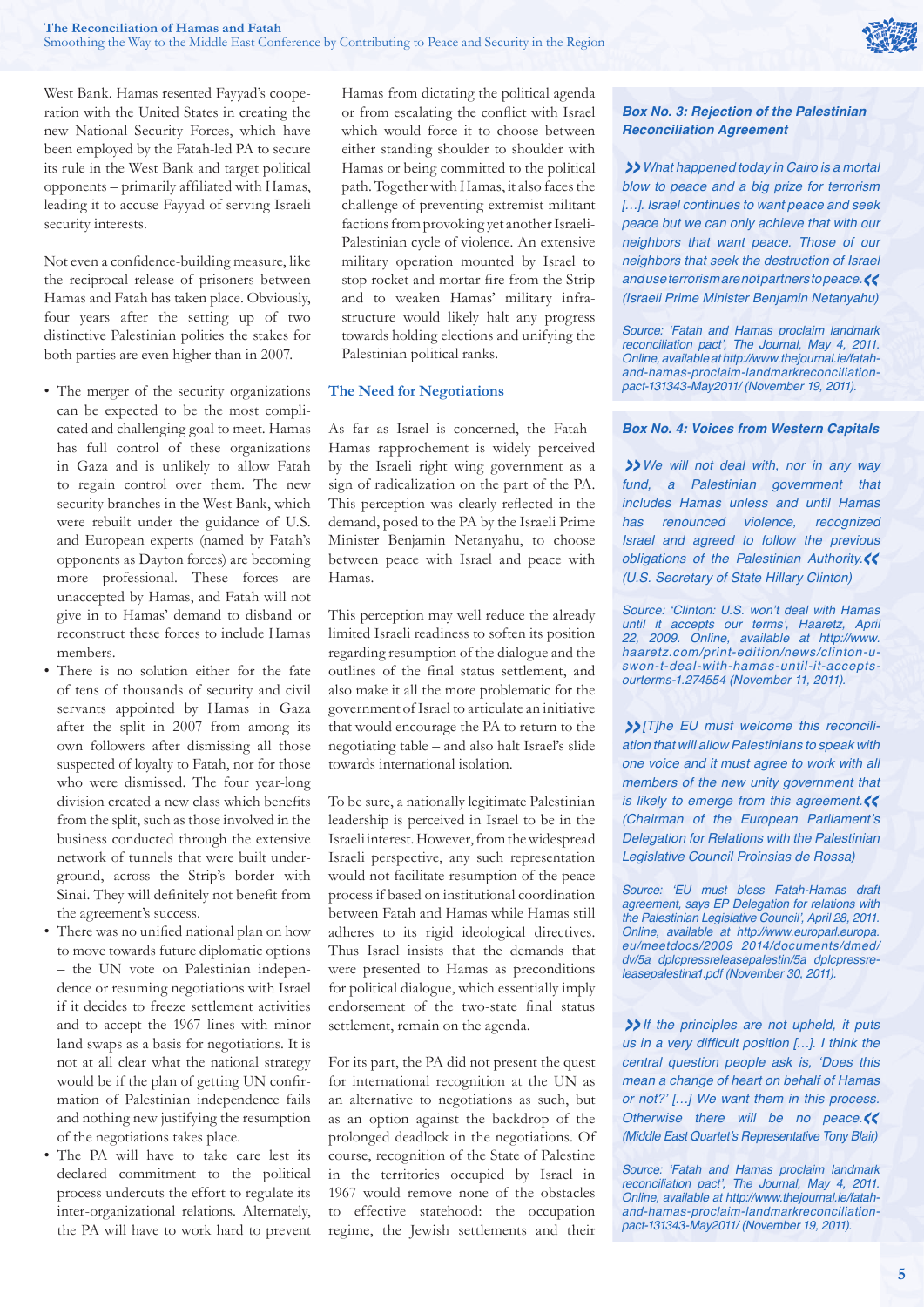#### *Box No. 5: Voices from Iran, Syria, and Hezbollah*

The head of Iran's majlis, National Security and Foreign Policy Commission Alaeddin Boroujerdi, viewed unity among all Palestinian factions "as a leap forward towards the decline of the Zionist regime."

Source: 'Iran supports Palestinian unity efforts', Press TV, May 3, 2011. Online, available at http://www.presstv.ir/ detail/177974.html (November 24, 2011).

Syria's official news agency SANA carried the foreign Ministry's congratulations to the Palestinian people for the settlement's "positive result" in generating Palestinian strength, considering the reconciliation *agreement "as a great victory to the*  Palestinian people's cause in their just struggle to liberate the occupied lands and restore the rights, an issue Syria has sought and worked for its achievement."

Source: 'Syria considers the Palestinian reconciliation a Great Victory', DP News.com, April 30, 2011. Online, available at http://www. dp-news.com/en/detail.aspx?articleid=82143 (November 24, 2011).

Lebanon's Prime Minister Neguib Mikati congratulated the Palestinians on "conso*lidating bonds between different segments*  of the people and taking a united stance regarding the struggle against the Israeli enemy.

Source: 'Mikati: Lebanon endorses an independent Palestinian state, rejects refugees' settlement', The Daily Star, June 29, 2011. Online, available at http://www. dailystar.com.lb/News/Politics/2011/Jun-29/ Mikati-Lebanon-endorses-an-independent-Palestinian-state-rejects-refugees-settlement. ashx#axzz1jGRyaXS7 (November 24, 2011).

infrastructures, and the ongoing blockade of the Gaza Strip. Nor would international recognition bring about a solution to the final issues regarding security arrangements, the exact line of the border, the status of Jerusalem, and the future of the refugees. Recognition of the State of Palestine is not a substitute for negotiations but could create a new dynamic in the talks that is badly needed if the two-state settlement is still to stand a chance. Seen in this light, the quest for international recognition at the UN is not an expression of unilateralism but rather a step that should be followed by a return to the negotiation table. A profile of Hamas as part of the PA that is directed towards garnering support and achieving electoral success by legitimate means, namely good governance, could help to alleviate the concerns voiced mainly by Israel and the U.S. on the occasion of the reconciliation agreement.

In preparation for a vote in the UN General Assembly on recognizing Palestinian independence, both sides were interested in demonstrating national unity. Any political process offered to Abbas to justify the returning to the negotiating table will have a crucial impact on the reconciliation process and its chances of realization. Abbas has said repeatedly that there will be no return to the negotiations unless Israel agrees to a total freeze of the settlements activities and accepts that the borders of the future Palestinian state will be based on the June 4, 1967 lines. Until real progress is made on these issues, preserving at least the unity intentions underlying the signed agreement would seem to be in the joint interest of both Fatah and Hamas.

## **The Role of External Actors**

The initial reactions of the United States and the European Union to the unity agreement ranged from outright rejection to cautious support. U.S. Secretary of State Hillary Clinton made it very clear that Washington will not support any government that includes Hamas unless and until Hamas adopts the Quartet principles.

EU institutions and member states were not able to agree on a position: the chairman of the European Parliament's Delegation for Relations with the Palestinian Legislative Council, Proinsias de Rossa, welcomed the unity agreement. He also urged the EU to respect the democratic wishes of Palestinian voters when new elections are held under this agreement. However, the reactions of individual European heads of state were more cautious, revealing fears that the presence of Hamas in a unity government would be problematic. In their view, this will breach the Quartet Principles, which were adopted by the U.S. and the EU after Hamas won the 2006 elections.

The Quartet's conditions for accepting Hamas as a partner are still on the table. The Quartet reaffirmed its statements regarding its support for a Palestinian government committed to non-violence, recognition of Israel, and acceptance of previous Israeli-Palestinian agreements including resulting obligations such as the road map, and encouraged progress in this direction. A Palestinian unity government would be an opportunity to put these demands in a new context. Even while remaining within the framework outlined in the Quartet principles, it will not be necessary for the U.S. and EU to sever financial support and to break off diplomatic relations with the new national unity government. Withholding aid from the Palestinian Authority or imposing sanctions on it will enforce extremism rather than pragmatism and moderation. A government platform in line with the Arab Peace Initiative<sup>5</sup> can be read as a commitment by all parties, including Hamas, to these requirements. As for the political process, the Palestinian position is that the representative who will conduct the negotiations on behalf of the Palestinian people is neither Hamas nor Fatah but the PLO, which recognized Israel a long time ago when Yasser Arafat exchanged letters with the late Prime Minister Yitzhak Rabin in 1993 that paved the way towards the Oslo Agreements.

#### **The External Axis of Resistance**

Hamas' external backers – Iran, Syria, and Hezbollah – strongly supported the announcement of a Palestinian unity agreement, taking it as evidence of Palestinian determination to continue on the path of resistance.

The position taken by Hamas' allies can be viewed as political and popular in that it signals continued pressure on Israel by the trio in support of their Palestinian ally. However, what was either omitted from public statements or de-emphasized, yet nonetheless obvious, was the fact that representation by a single government also strengthens Palestinian bargaining power. Such empowerment would enable the leadership to follow through with the plan to obtain statehood at the UN and possibly further down the road,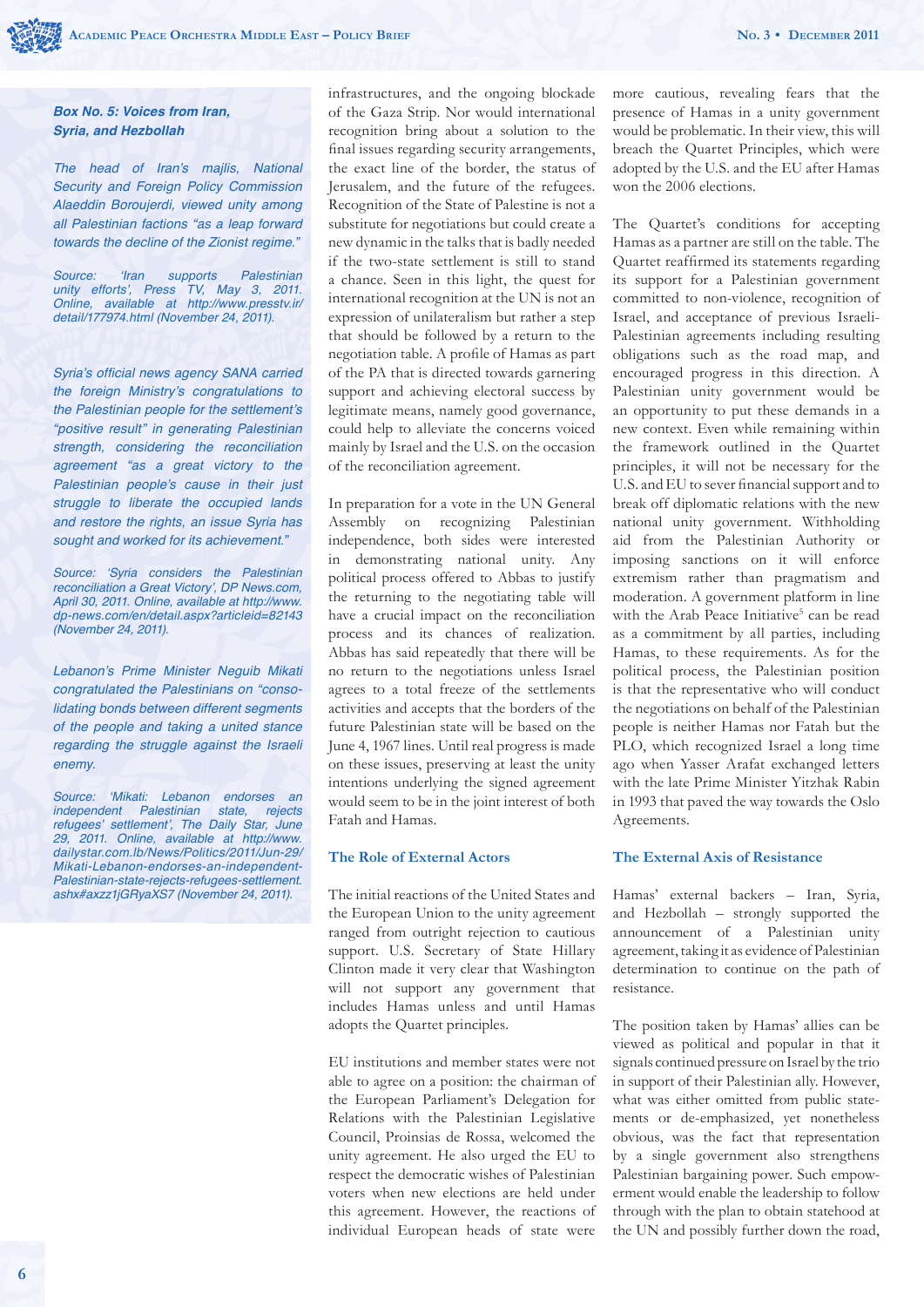

to formulate and negotiate an agreed political platform in serious negotiations with Israel.

If the Palestinians are able to move along this road, their allies would presumably support their efforts. Such steps would likely be viewed as hastening a comprehensive Middle East peace wherein land-for-peace bargaining could be extended to Syria and Lebanon. In such a scenario, which would take care of long-standing grievances of both countries, Iran would stand to lose influence.

## **Conclusions and Recommendations**

## **Palestinian National Unity and the 2012 Middle East Conference**

To be sure, if a jointly formulated national program incorporates the commitment of Hamas to armed struggle the unity agreement will not deliver on the various expectations it has raised. One way of turning the unity agreement into a positive impulse on the way to mitigating cores of tension in the Middle East, and thus also on prospects for holding the 2012 MEC, would be to base the platform of the unity government on the principles of the Arab League's Peace Initiative. This could provide a face saving way out of the present deadlock not only in the context of the Israeli-Hamas stand-off but also in the context of Fatah-Hamas talks. However, a clear cut Israeli decision to freeze all settlement activities in the West Bank and East Jerusalem would provide strong evidence of Israel's peaceful intentions, which are widely suspect among the Palestinians, and help to move forward in the conciliation and mitigation of the conflict.

#### **The Quartet and the Intra-Palestinian Reconciliation: Recommendations**

The reconciliation agreement could represent a window of opportunity for the stalled peace process in the Middle East. In the past, the ideological divide and power struggle in the Palestinian arena was used both by Palestinian leaders and Israeli governments to justify their inability to fully carry through with the stipulations of the Quartet's 2003 Road Map.<sup>6</sup> However, a national unity government which encompasses all Palestinian factions would be in a better position to alleviate Israel's concerns that peace with only half of the Palestinians would amount to no peace at all.

Indeed, Palestinians hope that the formation of a technocrat government will be seen as a positive step towards national reunification and also as a means to pressure Israel to go back to the negotiating table. Referring to the procedural aspect of the dialogue with Israel, PA spokespersons stress that it is the PLO and not the government that is in charge of conducting negotiations with Israel. To be sure, integrating Hamas as part of the Palestinian national representation is the only guarantee for the success of any future deal – if such a deal is indeed to be accomplished. And as such the reconciliation agreement should be welcomed as a step forward and not used as an excuse to justify the continued deadlock in the political process. In order to facilitate the very establishment and sustainability of such a unity government, and also to increase the chance that its establishment would directly or indirectly help mitigating regional tensions in the Middle East, state supporters of the PA should refrain from imposing sanctions on it. They should rather consider it a functioning administrative body of a national entity on the path to self-determination and sovereignty.

Finally, on the presumption that the members of the Quartet are still committed to the two-state settlement, they would give the Palestinian diplomatic initiatives the benefit of the doubt by committing to the recognition of a Palestinian state. They should do so along with assertive support for resumption of Israeli-Palestinian talks and mediating pre-negotiations and actual negotiations between Israel and Palestine. In this regard, the Quartet's proposal of September 23, 2011 that the two sides commit to reaching an agreement within a time frame agreed to by the parties but not longer than the end of 20127 lacks the clout necessary to revive the stagnant peace process.

#### *Endnotes*

- 1. See Review Conference of the Parties to the Treaty on the Non-Proliferation of Nuclear Weapons (2010) Final Document, Vol. 1. Online, available at: www.un.org/ga/search/ view\_doc.asp?symbol=NPT/CONF.2010/50%20%28VOL.I%29 (November 13, 2011).
- 2. 'Fateh and Hamas Reconciliation Agreement', May 4, 2011. Online, available at http:// www.jmcc.org/Documentsandmaps.aspx?id=828 (November 20, 2011).
- 3. See Palestinian Center for Policy and Survey Research (2011) 'Poll No. 40, 16-18 June'. Online, available at http://www.pcpsr.org/survey/polls/2011/p40e.pdf (November 15, 2011).
- 4. 'Mecca Agreement and the Program of the Palestinian Unity Government (2007)'. Online, available at http://www.alzaytouna.net/arabic/?c=1598&a=109086 (November 21, 2011).
- 5. 'The Arab Peace Initiative, 2002: Official translation of the full text of a Saudi-inspired peace plan adopted by the Arab summit in Beirut, 2002'. Online, available at http://www. al-bab.com/arab/docs/league/peace02.htm (November 22, 2011).
- 6. 'A Performance-Based Roadmap to a Permanent Two-State Solution to the Israeli-Palestinian Conflict', April 30, 2003. Online, available at http://www.un.org/media/main/ roadmap122002.pdf (November 18, 2011).
- 7. 'Statement by Middle East Quartet', September 23, 2011. Online, available at http:// www.un.org/News/Press/docs/2011/sg2178.doc.htm (November 10, 2011).